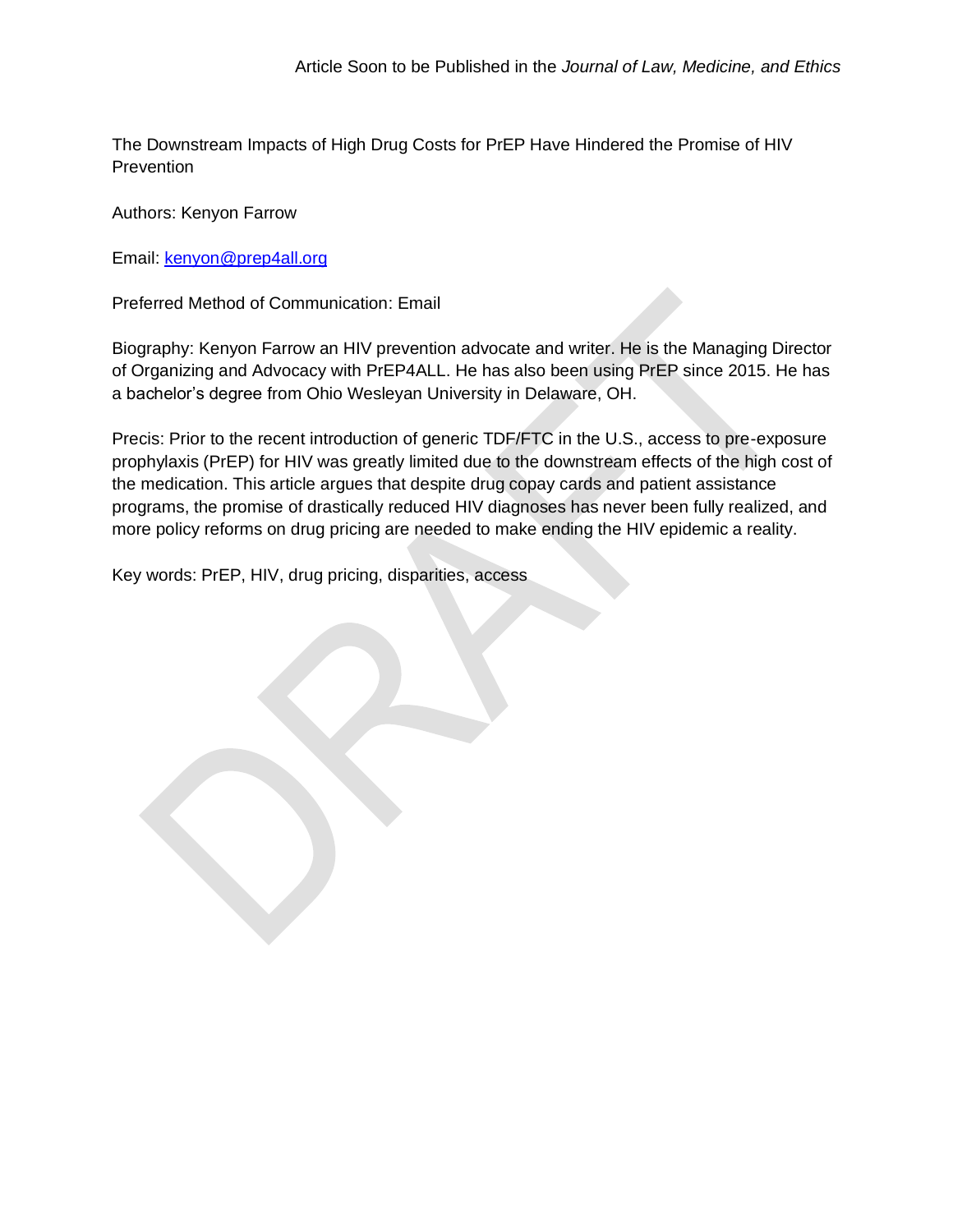The Downstream Impacts of High Drug Costs for PrEP Have Hindered the Promise of HIV **Prevention** 

By Kenyon Farrow

When tenofovir disoproxil fumarate/emtricitabine (TDF/FTC) was approved for the use of prevention of HIV in 2012 by the U.S. Food and Drug Administration, many saw it as a watershed moment that could move us toward truly ending the HIV epidemic in the U.S. and globally. But 10 years later, that has hardly happened. In the United States, the wealthiest nation in the world, the rollout of PrEP has been nothing short of an abysmal failure.

Black people make up approximately 13% of the total U.S population, and about 44% of HIV diagnoses annually.<sup>i</sup> And despite this disparity, we are also among the smallest population of people who are prescribed PrEP. According to a 2019 CDC analysis, only 11.2% of all PrEP users in the U.S. were Black.<sup>ii</sup> And while more than 50% of HIV diagnoses occur in the Southern states (which is still where most Black people in America live), most of the Southern states (except for Louisiana and Arkansas) have not expanded Medicaid under the Affordable Care Act. A 2020 study found that states that expanded Medicaid *and* had a PrEP Access Program in the state had a 99% higher PrEP use than states that had neither, leaving many of the Southern states with large Black populations and large HIV prevalence rates with low access to PrEP and corresponding low usage.<sup>iii</sup>

While many people place the blame of low PrEP use on the lack of knowledge, interest or initiative of the consumer, far less work has been done to assess the impact of the list price of the medication on the ability of users to access PrEP as well as stay on PrEP. Debates about drug pricing often come down to the amount a patient has to pay out of pocket when they fill a prescription. But high drug list prices for antiretroviral medications including those used for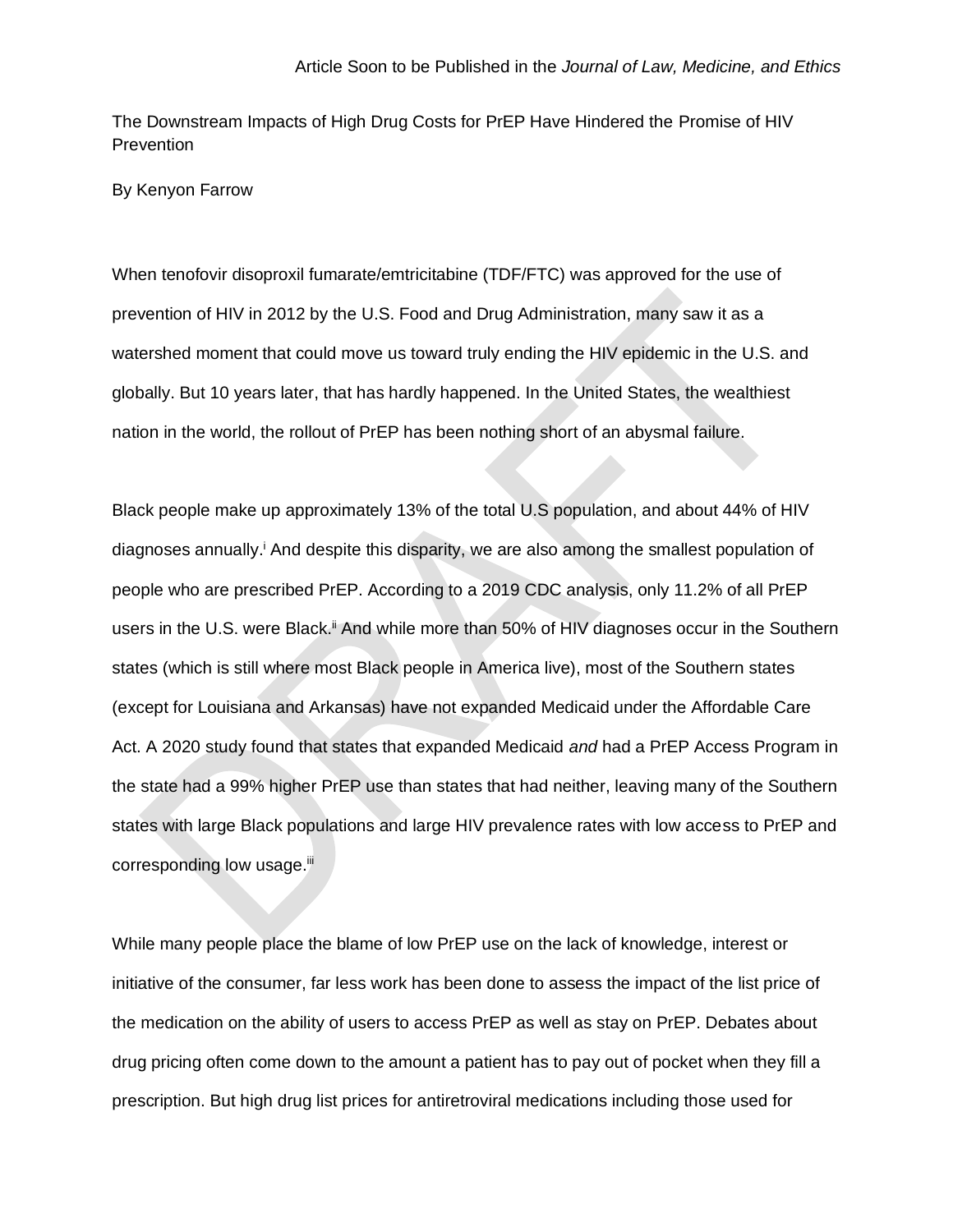prevention, still impact access to these drugs downstream, even when the patient has low or no out of pocket costs. And while patient assistance programs can help cover some of those out-ofpocket costs for people who are not insured or cannot afford the prescription co-pays, they have not been enough to increase equitable access. The high list prices of the initial brand name drugs for PrEP have dictated PrEP delivery systems in the U.S., including how PrEP was marketed, clinical guidelines to determine PrEP eligibility, and prior authorization requirements from payers.

The list price of PrEP medication and its impact on the ability to scale up use to have public health benefit was described in research literature as early as 2008, four years before the drug was approved. A study published that year assessed the cost effectiveness of implementing a PrEP program targeting men who have sex with men in New York City. The model to determine cost-effectiveness used the 2007 wholesale list price of TDF/FTC, which the authors note was \$31USD per pill, making the monthly supply \$930USD.<sup>iv</sup> A 2011 analysis from AIDS found that the \$13,416 wholesale list price of Truvada would undermine the cost effectiveness of PrEP implementation in the United States.<sup>V</sup> And in 2012, Philpott noted the "use of antiretroviral drugs for HIV prevention can be an effective public health intervention if and only if (1) the drugs are made widely available to those at highest risk; (2) the drugs are used consistently; (3) the drugs are provided as part of a comprehensive counseling program, including frequent follow-up testing; and (4) widespread risk compensation (e.g., decreased condom use or increased numbers of sexual partners) does not occur."vi These four criteria for PrEP scale up have all been threatened because of the high list price of the medications.

On May 16, 2019, Gilead Sciences CEO Daniel O' Day testified in front of Congress on the pharmaceutical company's reasoning for keeping the price of TDF/FTC at approximately \$1800 for a 30-day supply. O'Day offered that despite the high cost of the medication, it did not impede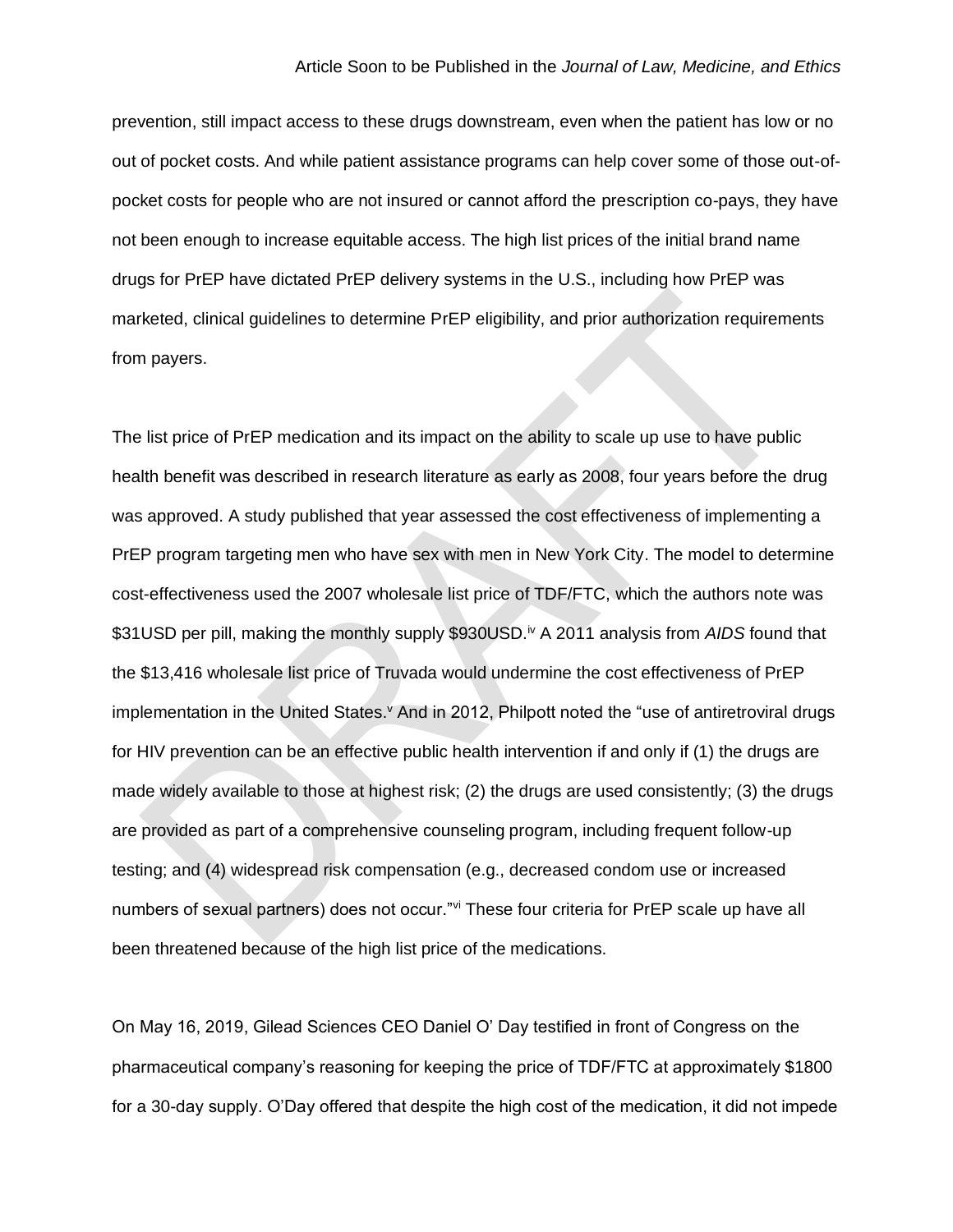access, stating "We offer a wide range of programs to help ensure that people have access to Truvada when they need it. For example, 98% of people who use our copay Assistance Program have no out of pocket costs. In fact, according to the CDC's own estimates when taking our programs into account, less than 1% of Americans who would benefit from PrEP are in need of financial assistance to obtain Truvada.<sup>vii</sup>" Furthermore, O'Day contradicts his own testimony about the impact of the price of Truvada on patients when his written testimony also stated a major barrier to PrEP access is "Insurance benefit design that places a significant costsharing burden on patients."

In other words, according to O'Day, the price set by Gilead Sciences for PrEP is not the problem. The problem is the insurers' cost mitigation efforts, like higher copays and out of pocket expenses for PrEP users. But the issue that causes the policies of insurance companies still boils down to cost, and it is the public that pays in the end.

The idea that the public, who invested heavily in the development of TDF/FTC for both treatment and prevention through studies funded by the National Institutes of Health, is made whole through Gilead's patient assistance programs, is unfounded. In order to be eligible, a patient has to have a prescription, proof of income, proof of residency, be uninsured, and make no more than 500% of the federal poverty level (approx. \$70k). If a patient applies through Gilead's Advancing Access website, conditional approval for 30 days is usually instant (sometimes there's a delay or denial if income or insurance status recently changed). If denied, a patient can fax a paper application (4 pages with supporting documents such as a month's worth of pay stubs or insurance termination letter), in which approval is usually 48 hours or less. If a PrEP patient has Advancing Access but doesn't renew within 12 months of the designated expiration date, the patient is not eligible to apply online and, instead, must submit a paper application.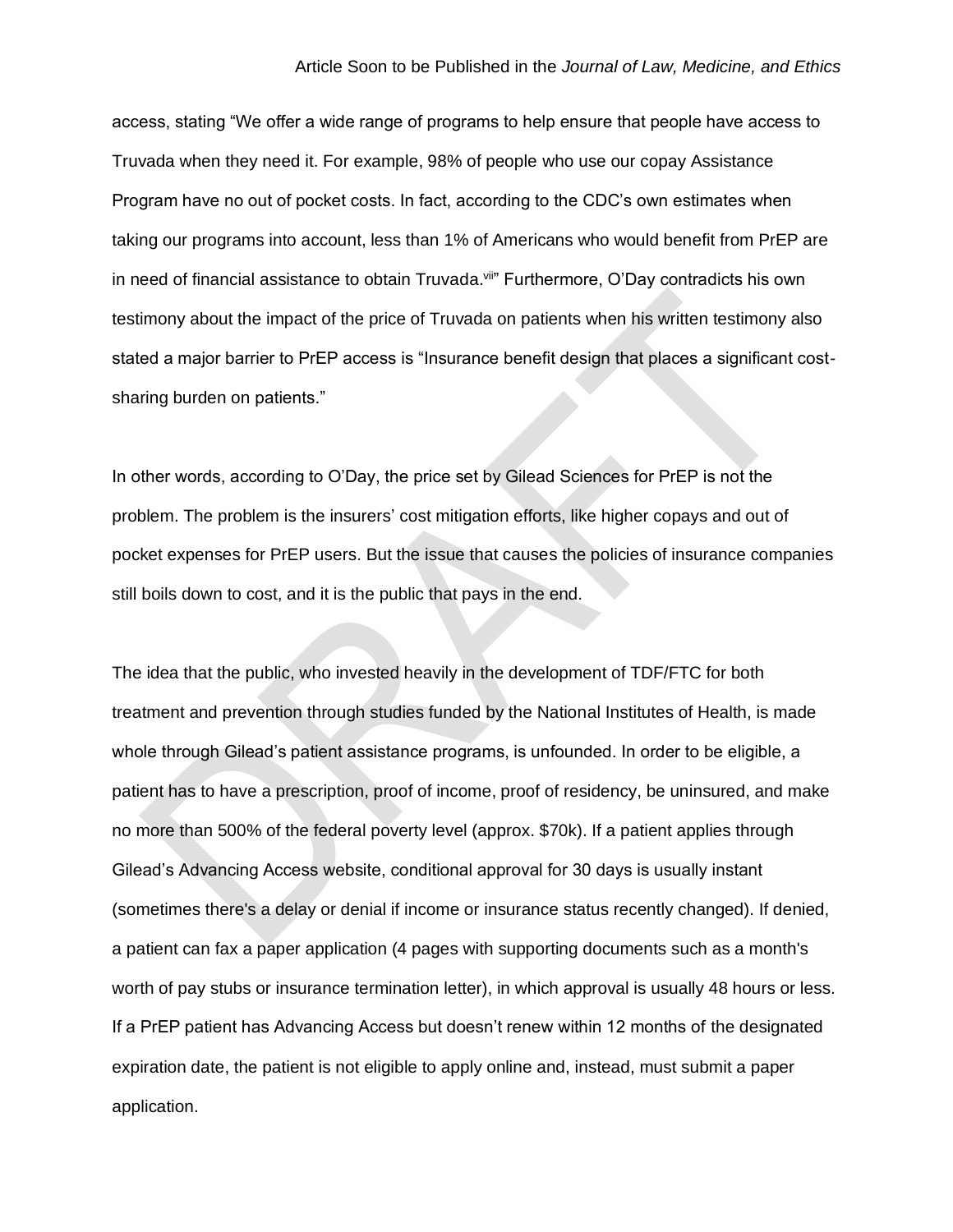In essence, poor and working class PrEP users who depend on Gilead's program are made to jump through more administrative hoops to access PrEP, which may play a role in the abysmal use rates. Also, PrEP users are at the mercy of their providers or PrEP navigators to either alert them to these options and help them fill out the paperwork for approval. If a patient is not made aware of this program, then they may just not pick up the prescription.

In addition to manufacturer assistance programs being a woefully insufficient and inefficient way to ensure access, very little attention has been paid to the ways in which the high list price of Gilead's two brand name drugs approved for PrEP impacts payer policy, public health social marketing and education programs, and even clinical guidelines.

Until the list price of generic TDF/FTC fell in early 2021, PrEP users on most private insurance plans were still required to go through prior authorization every month to get the prescription, which creates administrative burden both on the provider and the patient. Often, prior authorization is used by insurers when there is more than one drug option, as a way to make sure providers are giving a clinical reason for why a patient might need a more expensive drug when a cheaper, equally effective option is available. And yet, for many years when TDF/FTC was the only option, patients were still forced to go through variable and arbitrary prior authorization process, with clinicians being required to document HIV risk or other clinical criteria for PrEP use. Many patients were also required to use mail order specialty pharmacies to access PrEP, which may not be the most convenient option for people living in places where they don't want a medication to be mailed to their home for privacy reasons (e.g., students in campus housing or living at home with parents, etc.). Ultimately the high list price of the drug incentivized insurers to more tightly and narrowly restrict access as a cost containment mechanism.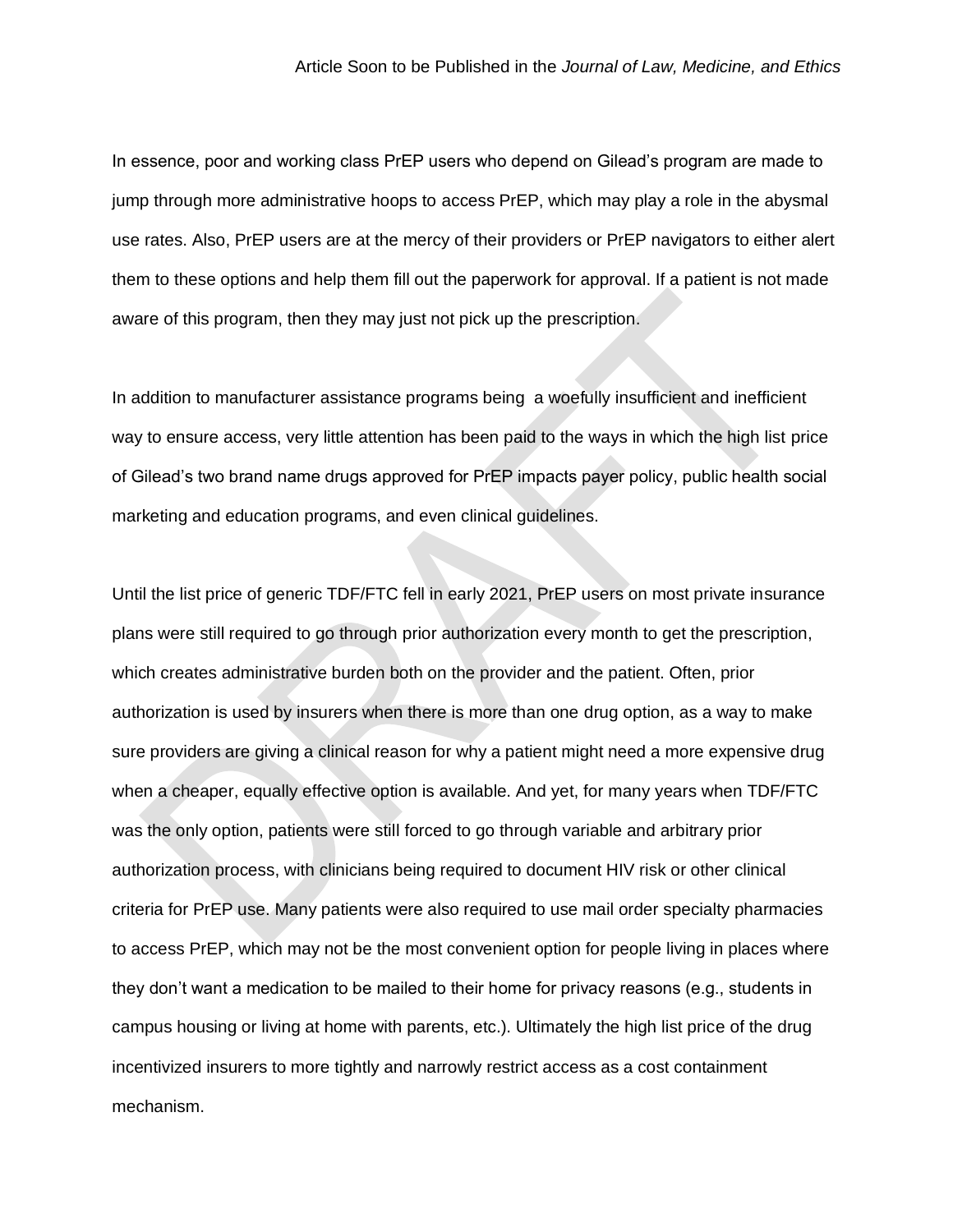When PrEP was first being implemented, much of the focus of public health programs in major U.S. cities was to create social marketing and community education programs focused almost exclusively on promoting PrEP to gay and bisexual men. While gay and bisexual men, and other men who have sex with men make up the vast majority of new diagnoses in the U.S., they are not the only people who are vulnerable to HIV infection. Cisgender women account for about 20% of HIV diagnoses in the U.S. but only make up 7% of PrEP users. Vill To be sure, public health programs also prioritized targeted marketing and education programs for men who have sex with men due to the vastly higher prevalence rates among this population. But one question that should be explored by historians, bioethicists and other social scientists is whether or not the decision to nearly exclusively market PrEP to gay and bisexual men (until there was pushback from cisgender women and transgender activists) was at least in part due to the cost of the medication itself. Or were the very complicated sexual risk assessments in the early clinical guidelines that made it so that many Black and Brown men and women were missed as not having enough risk factors was either consciously or unconsciously written knowing a broader population of PrEP users would stretch already grossly underfunded city, county and state HIV/STD public health programs.<sup>ix</sup>

Many studies have concluded that the disproportionately higher HIV incidence among Black communities in the U.S. does not correlate with higher incidence of sexual or drug use risk behaviors.<sup>xxi</sup> Instead, higher incidence of HIV among racial and ethnic minorities with less access to adequate healthcare has created conditions where more people with HIV don't know their status and are not virally suppressed. Because the first clinical guidelines for PrEP eligibility were written for providers to take individual risk assessments, many Black and Brown women and men who have sex with men would not meet the bar for individual risk, while their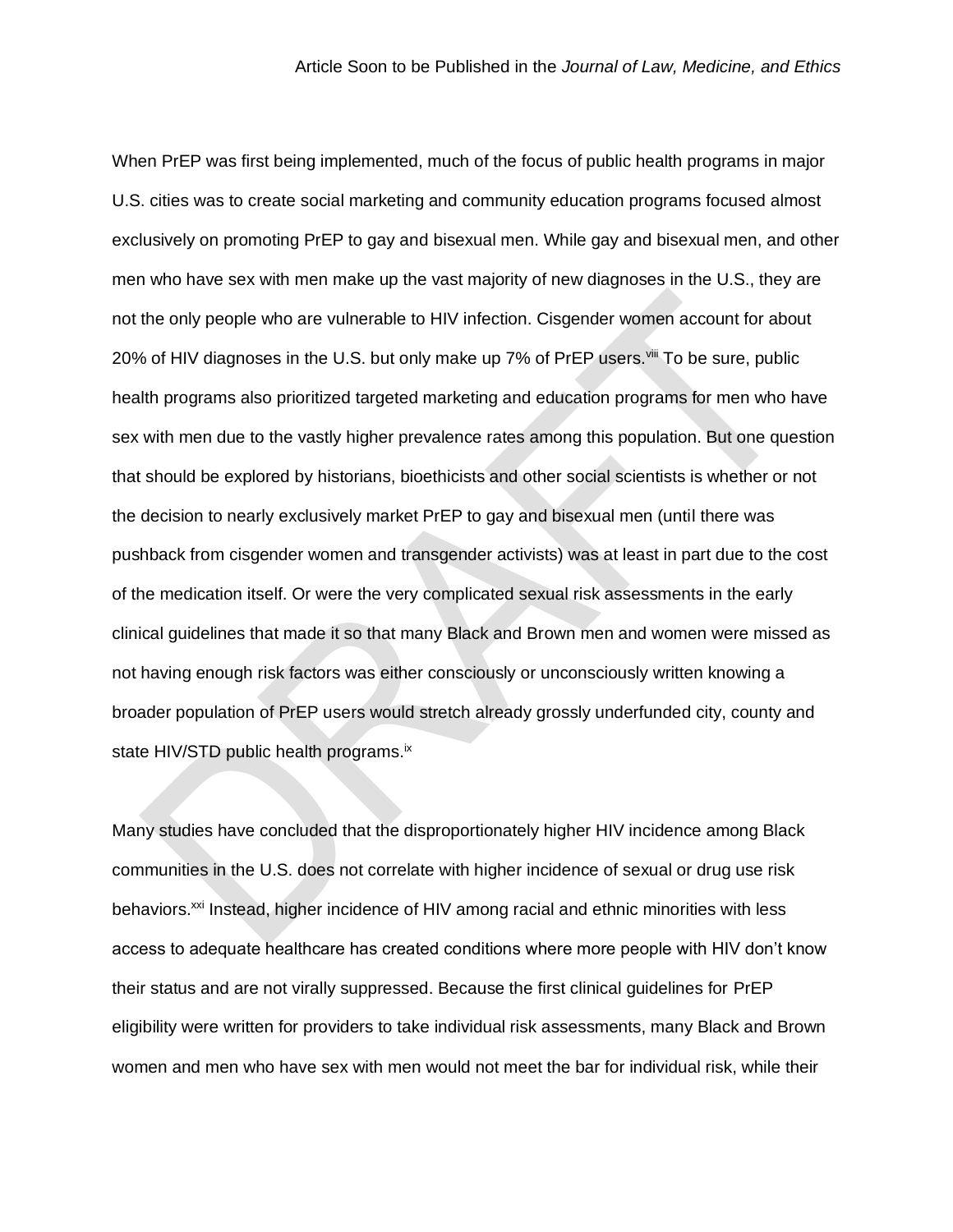risk for HIV acquisition based on community level viral load and other factors, greatly increased their risk.

Luckily, several structural changes recently have helped turn the tide on some of these upstream structural barriers to PrEP access. The U.S. Services and Preventative Task Force A grade rating for PrEP in 2019<sup>xii</sup> helped reduce or eliminate cost sharing for PrEP. In 2021 as generic TDF/FTC became more widely manufactured and reduced the price of a 30-day supply from \$1800 for brand name PrEP down to \$40 for a generic, many of these restrictive payer and clinical guideline policies have been removed. With generic TDF/FTC now widely available at such a low cost, pharmacies have begun allowing patients to take home a 90-day supply. More and more marketing and education campaigns are reaching cisgender women and transgender people. And the CDC in late 2021 relaxed its clinical guidelines for providers, essentially allowing PrEP to be prescribed to any sexually active adult who is HIV negative.<sup>xiii</sup>

Drug pricing has become a major issue in American politics, with Americans across the political spectrum and every walk of life agreeing that Congress should do more to control for the cost of health care and all medications. And as we reach the 10<sup>th</sup> anniversary of the approval of the first drug approved for PrEP, manufacturer assistance and donation programs are not a panacea for the system that has kept the cost of the medication absurdly high.

To suggest that the only solutions to high drug costs is to help cover the out-of-pocket cost of medications is short sighted at best, for it does nothing to address the ways in which drug price impacts the very health care system that patients access downstream—from prior authorization to whom a particular intervention is marketed to and how restrictive clinical guidelines are written. The community of PrEP users, activists, and providers must come together to push for changes in our ability to control prices for medications. Any plan to end the epidemic will fail